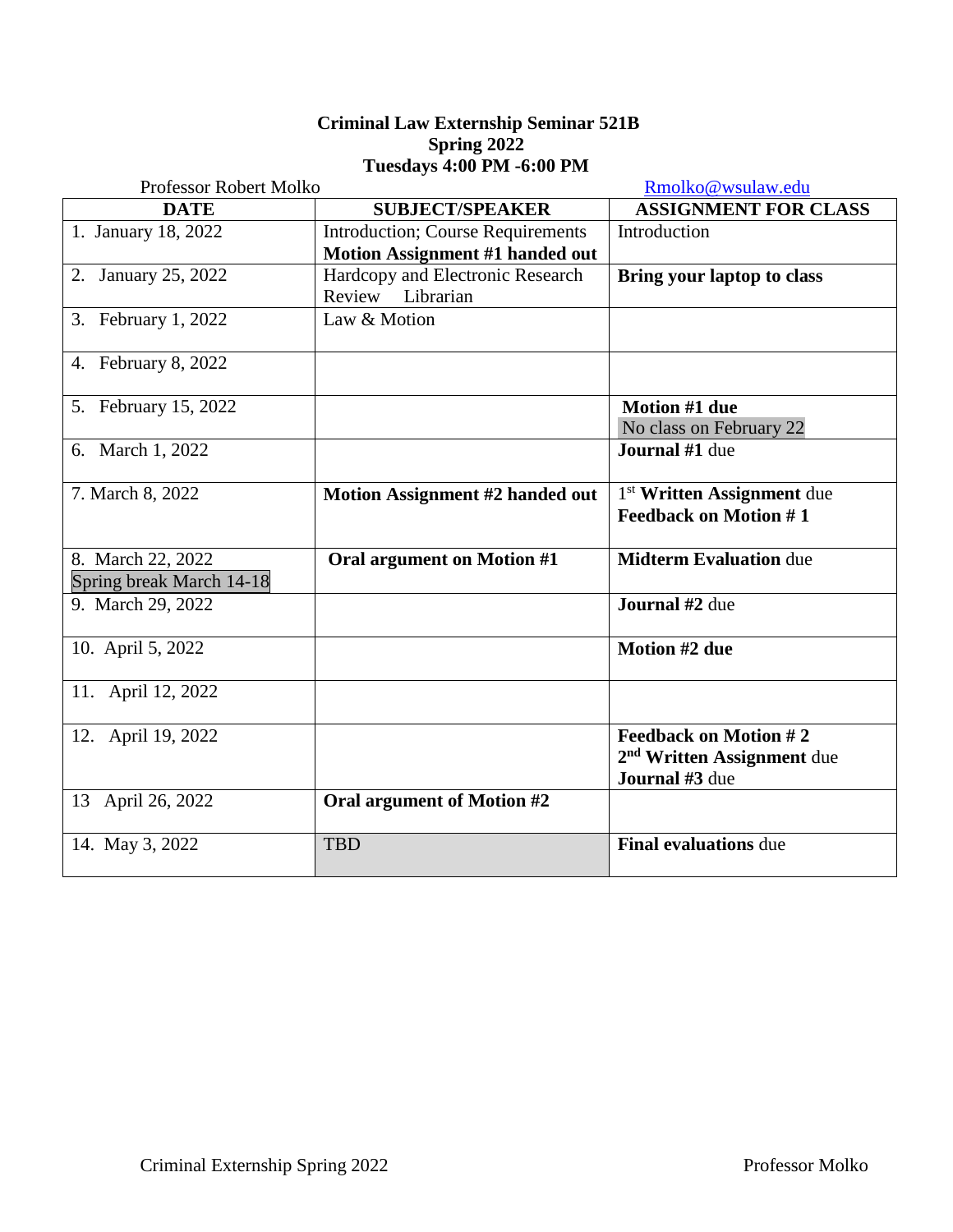#### **Requirements for Students in online Zoom Sessions:**

Find a dedicated quiet space to attend Zoom sessions, to minimize the chances that you will be disrupted during the session. **Arrive to class at least 10 minutes early** and **dressed as you would to attend an in-person class**. Come prepared, as you would for an in-person class. **Turn your camera on.** Mute your microphone when you are not speaking. Unmute to speak or to ask or answer questions. If desired, you can use the background settings in Zoom to create an artificial background that blocks the view of your space while still allowing you to be seen on camera. Do not multitask – stay focused on the class discussion – do not wander in and out of the Zoom session. If you have to miss a Zoom session, or arrive late or leave early, notify the instructor in advance, as you would for an in-person class.

Participation in Zoom classes is no less extensive or required than an in-class session. Zoom classes are not YouTube or Netflix. You should be actively engaged in answering questions, taking notes, writing down questions you wish to ask later during class or during office hours, etc. This will not only help you stay engaged and participating in class, it will also help your learning in the online format.

If you are using your computer to take notes and/or using an e-casebook, remember that you will not necessarily be able to use those apps and watch the Zoom session. Figure out how you will resolve that technological problem before your first class session and consider modifications to your normal note taking style or a two-screen set-up.

If you have connectivity issues, whether it be long-term or short-term, that impact your ability to participate (e.g., if you are limited to dial-in without video), notify your instructor so other accommodations can be explored.

You should be in your seat at the commencement of class. It is fairly inconsiderate (not to mention unprofessional) to walk in late. Similarly, you should not leave until the end of class. If you have an emergency that causes you to have to leave during the class, please do so unobtrusively. If you have a disability which prevents you from remaining in your seat during the class, please contact the Dean of Students.

Zoom has a number of tools available to you as a student: yes/no symbols, raise hand and thumb icons, share screen (with permission of the instructor), chat windows, etc. Please familiarize yourself with those tools before class so that you can use them as requested by the professor. Your instructor will inform you about the ways in which you should use these tools in that particular class.

If a class is online, we will be using the following **zoom url** for all online classes or online office hours: **986 9280 8141 Password 797551**. Do NOT share or post this information or any part of the Zoom session on any other media including social media such as Facebook, YouTube, etc..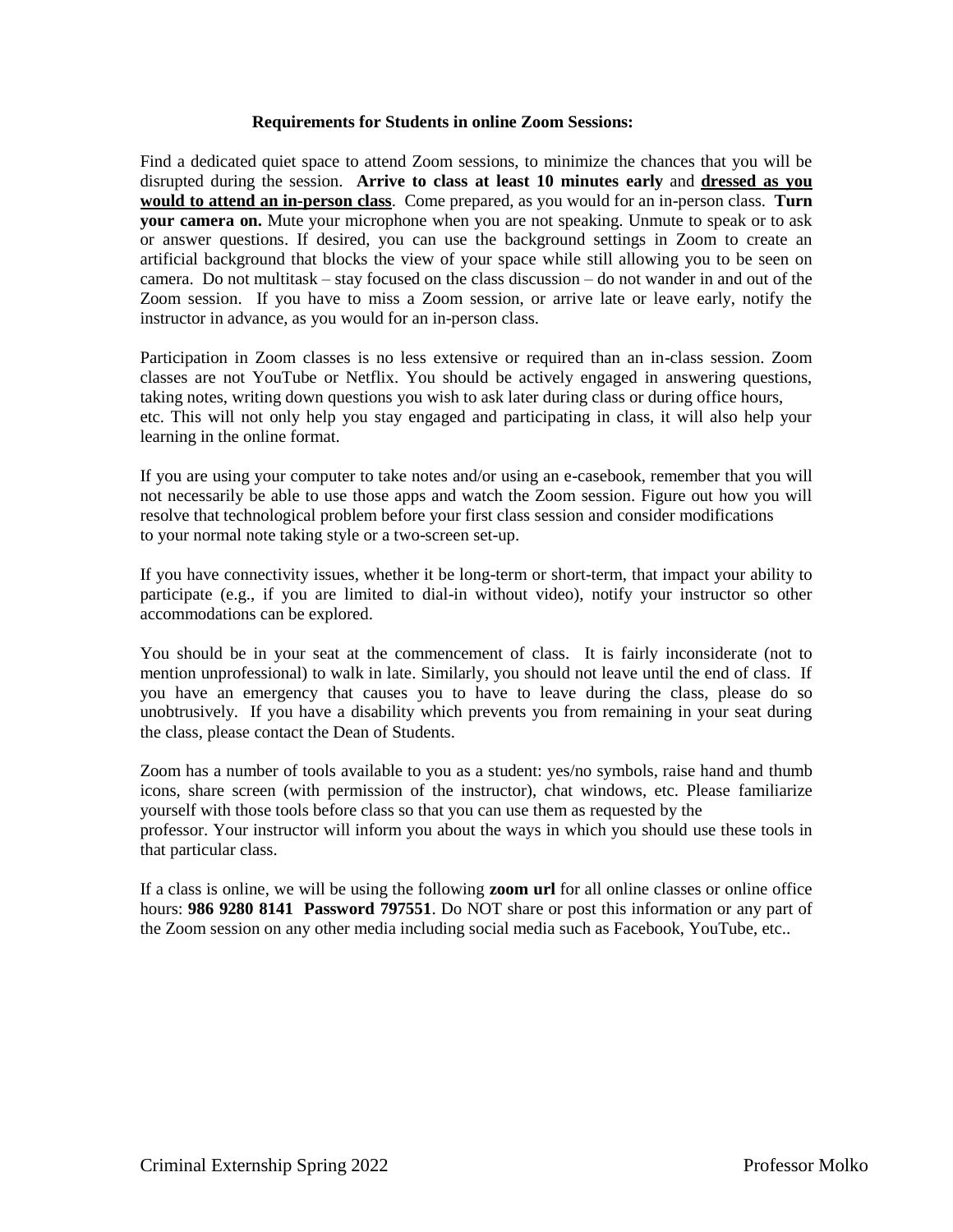## **A. Expectations and Learning outcomes**

It is expected that you will spend an average of **at least four hours a week** outside the classroom for this seminar. This will include the research, writing and preparation for oral argument on the two assigned motions, as well as the journal entries. All the work on the motions must be original as an individual without any assistance from anyone else, and without copying or cutting and pasting any part of any motion from any brief bank at your field placement or anywhere else. Your journal entries should include reflection of all your experiences including the ones at your field assignment, the speaker presentations and the tours.

Throughout the semester, you will be exposed to presentations on specialized areas of the criminal law practice as well as related ethical issues. This class and the associated criminal externship placement experience will improve your research skills, your analytical skills, your writing skills and your oral presentation skills. You will be better prepared to actually practice criminal law by the end of this class.

## **B. Western State College of Law – Programmatic Learning Outcomes**

**Western State College of Law's curriculum is designed so that every student achieves a level of competency prior to graduation in each of the eight Programmatic Learning Outcomes listed below:**

## **(1) Doctrinal Knowledge**

Students will demonstrate knowledge of substantive and procedural law in the core curriculum subjects, including Contracts, Criminal Law, Criminal Procedure, Torts, Real Property, Business Association, Evidence, Civil Procedures, Constitutional Law, Estates, Community Property, Remedies, and Professional Responsibility.

#### **(2) Practice Skills**

Students will demonstrate the development of other law practice skills. Each student's chosen outcomes within this category will be varied based on the student's particular interests, coursework and work experiences. They may include, but are not limited to, the following topics: oral presentation and advocacy; interviewing; counseling; client service and business development; negotiations, mediation, arbitration, or other alternate dispute resolution methods; advanced legal research and writing (excluding purely academic papers and the first four units earned in introductory first-year legal research and writing class); applied legal writing such as drafting contracts, pleadings, other legal instruments; law practice management or the use of technology in law practice; cultural competency; collaboration or project management; financial analysis, such as accounting, budgeting project management, and valuation; cost benefit analysis in administrative agencies; use of technology, data analyses, or predictive coding; business strategy and behavior; pre-trial preparation, fact investigation, such as discovery, e-discovery, motion practice, assessing evidence, or utilizing experts;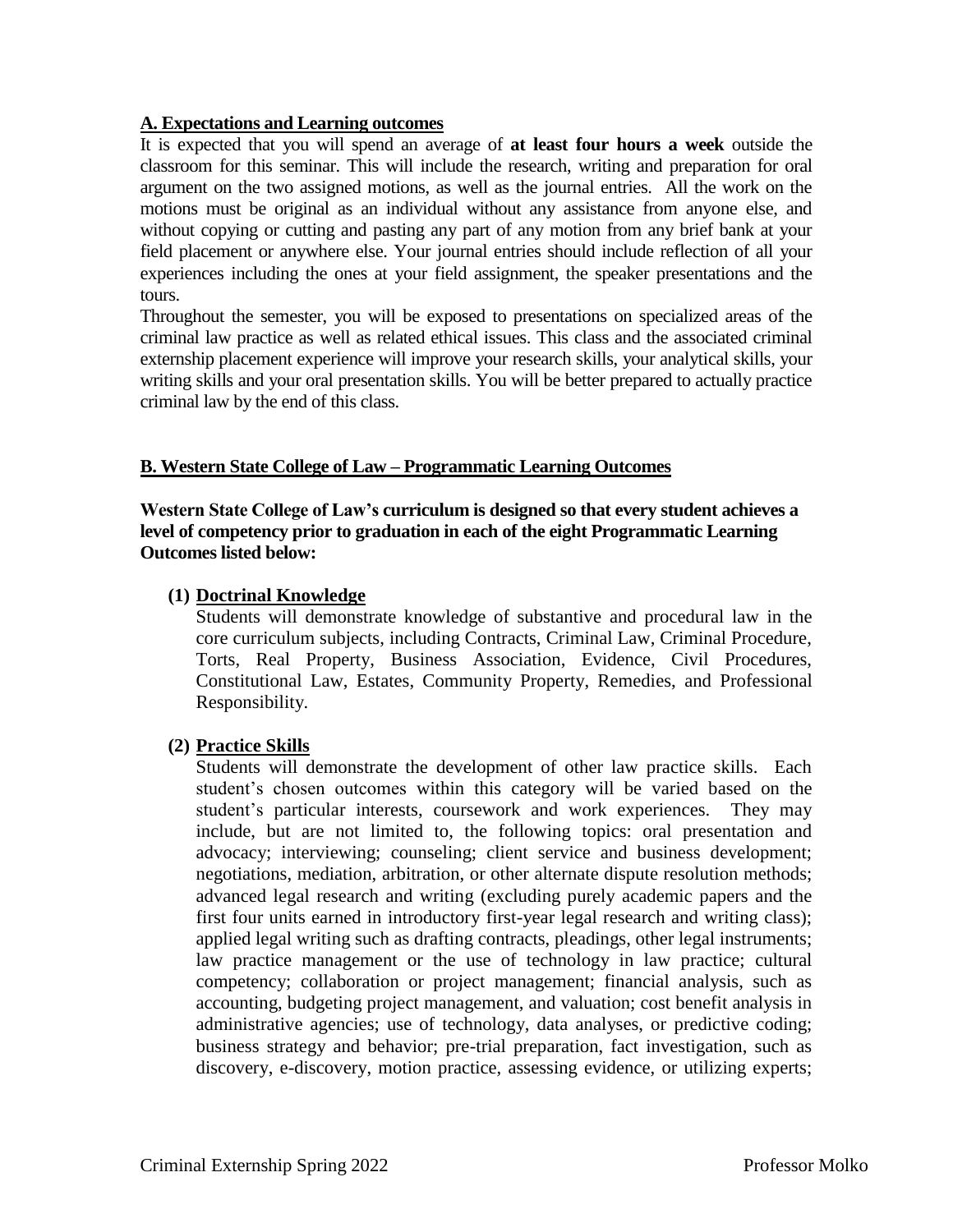trial practice; professional civility and applied ethics; a law clinic that includes a classroom component; or a legal externship that includes a classroom component.

## **(3) Legal Analysis**

Students will demonstrate the ability to identify the factual and legal issues implicated by a fact pattern and to appropriately use cases (including identifying the salient features of an appropriate precedent case, identifying legally significant similarities or differences between the precedent case and a fact pattern and explaining why those are legally significant) and rules (including the ability to connect legally significant facts in a fact pattern to the rule) to predict how a court would decide the issue. Students will also demonstrate the ability to identify and evaluate the public policies of a precedent case or rule, and be able to evaluate how public policy can impact the application of a rule to the legal issue.

## **(4) Legal Research**

Students will demonstrate the ability to locate relevant legal authority using a variety of book and electronic resources, and to properly cite to such legal authority.

## **(5) Communication**

Students will demonstrate the ability to communicate both orally and in writing in a manner appropriate to a particular task to effectively convey the author or speaker's ideas. This includes audience sensitivity in written and oral communication (the ability to adopt a tone, style and level of detail appropriate to the needs, knowledge and expertise of the audience); and written communication basic proficiency (the ability to use the conventions of grammar, spelling, punctuation, diction and usage appropriate to the task and sufficient to convey effectively the author's ideas).

#### **(6) Advocacy of Legal Argument**

Students will demonstrate the ability, in both oral and written formats, to evaluate the legal, economic and social strengths and weaknesses of a case and use case and statutory authority as well as public policy to persuade others. Making policy-based arguments includes the ability to identify and evaluate the public policies of a precedent case or rule and their implications, and be able to assert such appropriate arguments to support a particular application or distinction of a precedent case to a legal controversy or a particular resolution of the application of a rule to the legal controversy.

# **(7) Client Sensitivity and Cultural Competency**

Students will demonstrate an awareness of clients' needs and goals, including a sensitivity to clients' background and circumstances (including, but not limited to, socio-economic, gender, race, ethnicity, educational, disability and/or religious background(s)), the ability to make decisions that reflect an appropriate focus on those needs and goals, and awareness that cultural issues may affect the relevance of facts and application of the law.